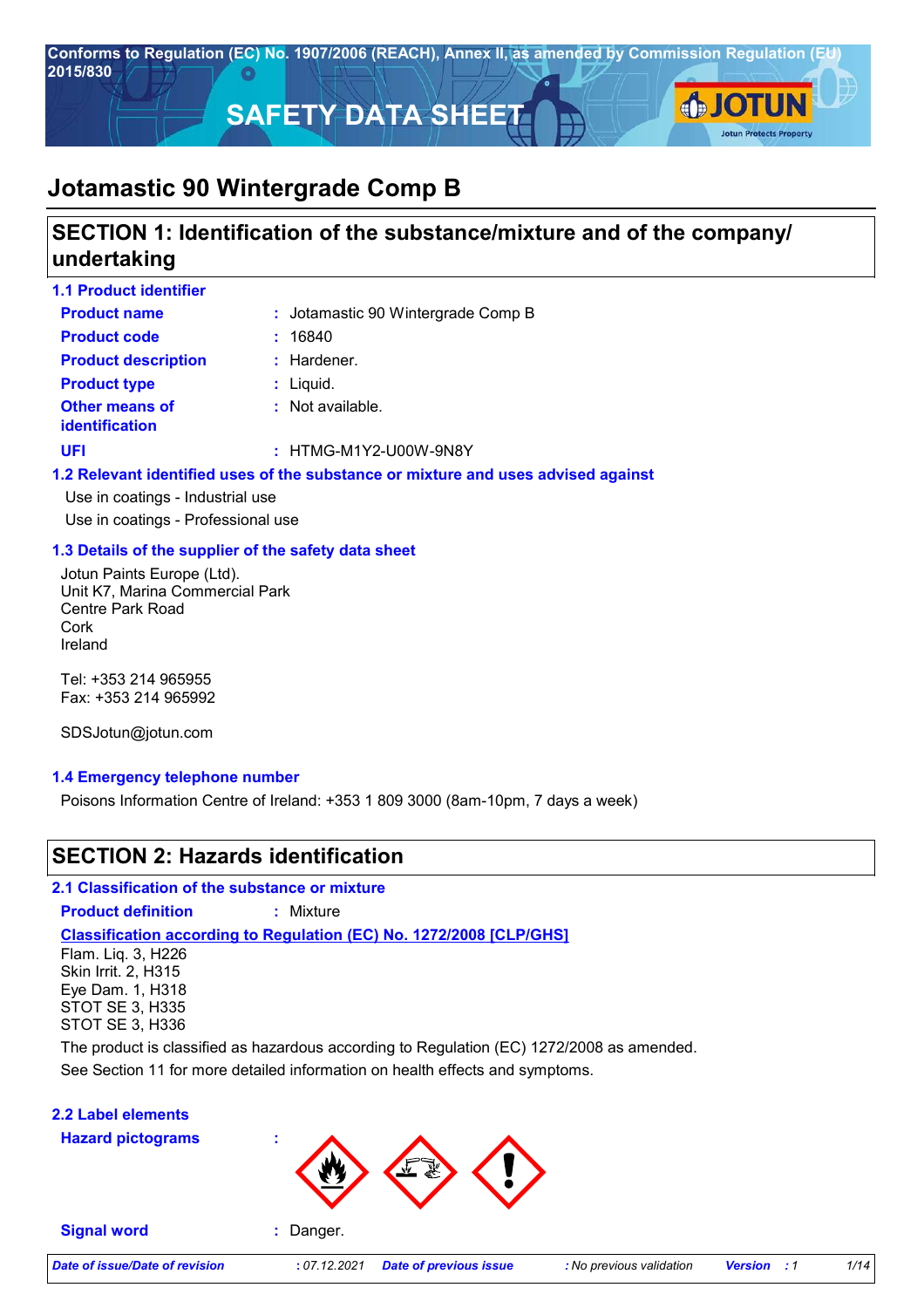# **SECTION 2: Hazards identification**

| <b>Hazard statements</b>                                                                                                                                        | : H226 - Flammable liquid and vapour.<br>H315 - Causes skin irritation.<br>H318 - Causes serious eye damage.<br>H335 - May cause respiratory irritation.<br>H336 - May cause drowsiness or dizziness.                                                                                                                                                                                                                             |
|-----------------------------------------------------------------------------------------------------------------------------------------------------------------|-----------------------------------------------------------------------------------------------------------------------------------------------------------------------------------------------------------------------------------------------------------------------------------------------------------------------------------------------------------------------------------------------------------------------------------|
| <b>Precautionary statements</b>                                                                                                                                 |                                                                                                                                                                                                                                                                                                                                                                                                                                   |
| <b>General</b>                                                                                                                                                  | : Not applicable.                                                                                                                                                                                                                                                                                                                                                                                                                 |
| <b>Prevention</b>                                                                                                                                               | : P280 - Wear protective gloves. Wear eye or face protection.<br>P210 - Keep away from heat, hot surfaces, sparks, open flames and other ignition<br>sources. No smoking.<br>P261 - Avoid breathing vapour.                                                                                                                                                                                                                       |
| <b>Response</b>                                                                                                                                                 | : P304 + P312 - IF INHALED: Call a POISON CENTER or doctor if you feel unwell.<br>P362 + P364 - Take off contaminated clothing and wash it before reuse.<br>P302 + P352 - IF ON SKIN: Wash with plenty of water.<br>P305 + P351 + P338, P310 - IF IN EYES: Rinse cautiously with water for several<br>minutes. Remove contact lenses, if present and easy to do. Continue rinsing.<br>Immediately call a POISON CENTER or doctor. |
| <b>Storage</b>                                                                                                                                                  | : P403 + P233 - Store in a well-ventilated place. Keep container tightly closed.                                                                                                                                                                                                                                                                                                                                                  |
| <b>Disposal</b>                                                                                                                                                 | : P501 - Dispose of contents and container in accordance with all local, regional,<br>national and international regulations.                                                                                                                                                                                                                                                                                                     |
| <b>Hazardous ingredients</b>                                                                                                                                    | : butan-1-ol                                                                                                                                                                                                                                                                                                                                                                                                                      |
| <b>Supplemental label</b><br>elements                                                                                                                           | : Contains ethylenediamine. May produce an allergic reaction.                                                                                                                                                                                                                                                                                                                                                                     |
| <b>Annex XVII - Restrictions</b><br>on the manufacture,<br>placing on the market and<br>use of certain dangerous<br>substances, mixtures and<br><b>articles</b> | : Not applicable.                                                                                                                                                                                                                                                                                                                                                                                                                 |
| <b>Special packaging requirements</b>                                                                                                                           |                                                                                                                                                                                                                                                                                                                                                                                                                                   |
| <b>Containers to be fitted</b><br>with child-resistant<br>fastenings                                                                                            | : Not applicable.                                                                                                                                                                                                                                                                                                                                                                                                                 |
| <b>Tactile warning of danger : Not applicable.</b>                                                                                                              |                                                                                                                                                                                                                                                                                                                                                                                                                                   |
| <b>2.3 Other hazards</b>                                                                                                                                        |                                                                                                                                                                                                                                                                                                                                                                                                                                   |
| <b>Product meets the criteria</b><br>for PBT or vPvB according<br>to Regulation (EC) No.<br>1907/2006, Annex XIII                                               | : This mixture does not contain any substances that are assessed to be a PBT or a<br>vPvB.                                                                                                                                                                                                                                                                                                                                        |
| Other hazards which do<br>not result in classification                                                                                                          | : None known.                                                                                                                                                                                                                                                                                                                                                                                                                     |

# **SECTION 3: Composition/information on ingredients**

| <b>Product/ingredient name</b> | <b>Identifiers</b>                                                                   | <b>Weight %</b> | <b>Regulation (EC) No.</b><br>1272/2008 [CLP]                                                                                    | <b>Type</b> |
|--------------------------------|--------------------------------------------------------------------------------------|-----------------|----------------------------------------------------------------------------------------------------------------------------------|-------------|
| butan-1-ol                     | REACH #:<br>01-2119484630-38<br>EC: 200-751-6<br>CAS: 71-36-3<br>Index: 603-004-00-6 | $≥10 - 525$     | Flam. Liq. 3, H226<br>Acute Tox. 4, H302<br><b>Skin Irrit. 2, H315</b><br>Eye Dam. 1, H318<br>STOT SE 3, H335<br>STOT SE 3, H336 | [1] [2]     |
| ethylenediamine                | REACH #:<br>01-2119480383-37                                                         | ≺1              | Flam. Liq. 3, H226<br>Acute Tox. 4, H302                                                                                         | [1] [2] [5] |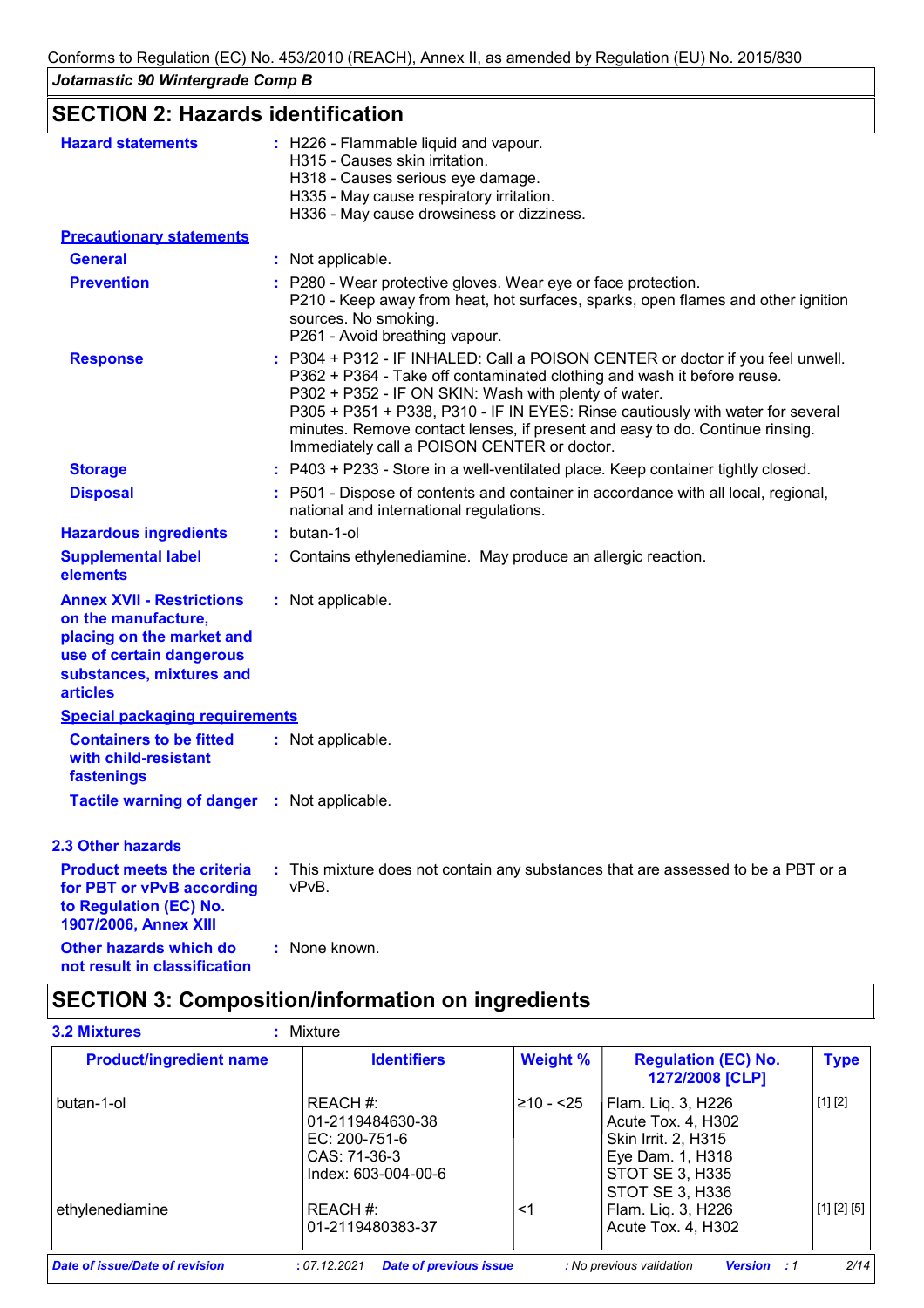# **SECTION 3: Composition/information on ingredients**

| EC: 203-468-6 | Acute Tox. 3, H311          |
|---------------|-----------------------------|
| CAS: 107-15-3 | Acute Tox. 4, H332          |
|               | Skin Corr. 1B, H314         |
|               | Eye Dam. 1, H318            |
|               | Resp. Sens. 1B, H334        |
|               | Skin Sens. 1B, H317         |
|               | See Section 16 for the full |
|               | text of the H statements    |
|               | declared above.             |
|               |                             |

There are no additional ingredients present which, within the current knowledge of the supplier and in the concentrations applicable, are classified as hazardous to health or the environment, are PBTs, vPvBs or Substances of equivalent concern, or have been assigned a workplace exposure limit and hence require reporting in this section.

**Type** 

[1] Substance classified with a health or environmental hazard

[2] Substance with a workplace exposure limit

[3] Substance meets the criteria for PBT according to Regulation (EC) No. 1907/2006, Annex XIII

[4] Substance meets the criteria for vPvB according to Regulation (EC) No. 1907/2006, Annex XIII

[5] Substance of equivalent concern

[6] Additional disclosure due to company policy

Occupational exposure limits, if available, are listed in Section 8.

# **SECTION 4: First aid measures**

# **4.1 Description of first aid measures**

| boodpo o. o. a.u ouou.oo          |                                                                                                                                                                                                                                                                                                                                                                                                                 |
|-----------------------------------|-----------------------------------------------------------------------------------------------------------------------------------------------------------------------------------------------------------------------------------------------------------------------------------------------------------------------------------------------------------------------------------------------------------------|
| <b>General</b>                    | : In all cases of doubt, or when symptoms persist, seek medical attention. Never give<br>anything by mouth to an unconscious person. If unconscious, place in recovery<br>position and seek medical advice.                                                                                                                                                                                                     |
| <b>Eye contact</b>                | : Check for and remove any contact lenses. Immediately flush eyes with running<br>water for at least 15 minutes, keeping eyelids open. Seek immediate medical<br>attention.                                                                                                                                                                                                                                     |
| <b>Inhalation</b>                 | : Remove to fresh air. Keep person warm and at rest. If not breathing, if breathing is<br>irregular or if respiratory arrest occurs, provide artificial respiration or oxygen by<br>trained personnel.                                                                                                                                                                                                          |
| <b>Skin contact</b>               | : Remove contaminated clothing and shoes. Wash skin thoroughly with soap and<br>water or use recognised skin cleanser. Do NOT use solvents or thinners.                                                                                                                                                                                                                                                         |
| <b>Ingestion</b>                  | : If swallowed, seek medical advice immediately and show the container or label.<br>Keep person warm and at rest. Do NOT induce vomiting.                                                                                                                                                                                                                                                                       |
| <b>Protection of first-aiders</b> | : No action shall be taken involving any personal risk or without suitable training. If it<br>is suspected that fumes are still present, the rescuer should wear an appropriate<br>mask or self-contained breathing apparatus. It may be dangerous to the person<br>providing aid to give mouth-to-mouth resuscitation. Wash contaminated clothing<br>thoroughly with water before removing it, or wear gloves. |

### **4.2 Most important symptoms and effects, both acute and delayed**

There are no data available on the mixture itself. The mixture has been assessed following the conventional method of the CLP Regulation (EC) No 1272/2008 and is classified for toxicological properties accordingly. See Sections 2 and 3 for details.

Exposure to component solvent vapour concentrations in excess of the stated occupational exposure limit may result in adverse health effects such as mucous membrane and respiratory system irritation and adverse effects on the kidneys, liver and central nervous system. Solvents may cause some of the above effects by absorption through the skin. Repeated or prolonged contact with the mixture may cause removal of natural fat from the skin, resulting in nonallergic contact dermatitis and absorption through the skin. Ingestion may cause nausea, diarrhea and vomiting.

### **Over-exposure signs/symptoms**

| Eye contact                    | pain<br>watering<br>redness | : Adverse symptoms may include the following: |                          |                |       |      |
|--------------------------------|-----------------------------|-----------------------------------------------|--------------------------|----------------|-------|------|
| Date of issue/Date of revision | : 07.12.2021                | Date of previous issue                        | : No previous validation | <b>Version</b> | . . 1 | 3/14 |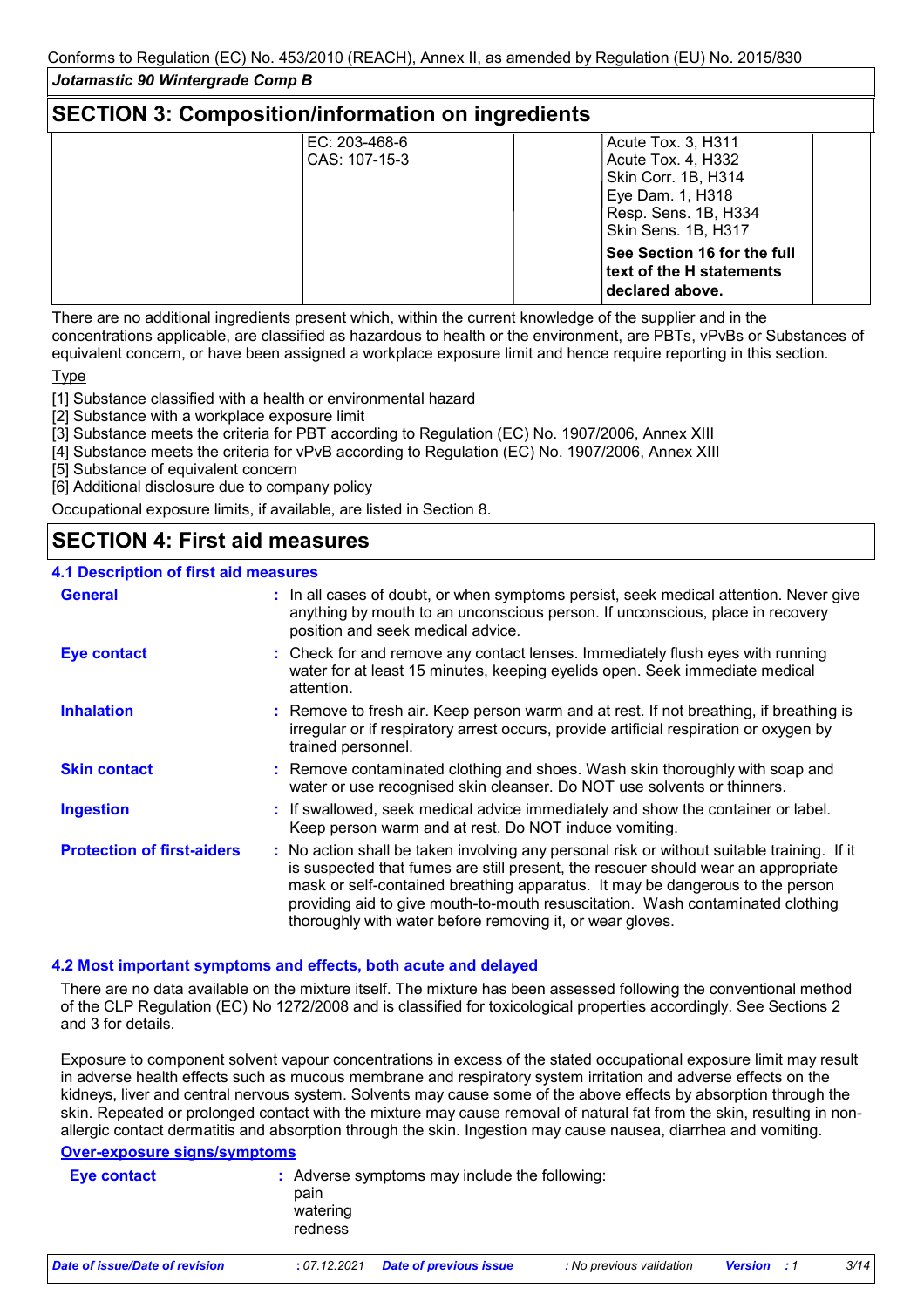# **SECTION 4: First aid measures**

| <b>Inhalation</b>          | : Adverse symptoms may include the following:                                         |
|----------------------------|---------------------------------------------------------------------------------------|
|                            | respiratory tract irritation                                                          |
|                            | coughing                                                                              |
|                            | nausea or vomiting                                                                    |
|                            | headache                                                                              |
|                            | drowsiness/fatique                                                                    |
|                            | dizziness/vertigo                                                                     |
|                            | unconsciousness                                                                       |
| <b>Skin contact</b>        | : Adverse symptoms may include the following:                                         |
|                            | pain or irritation                                                                    |
|                            | redness                                                                               |
|                            | blistering may occur                                                                  |
| <b>Ingestion</b>           | : Adverse symptoms may include the following:                                         |
|                            | stomach pains                                                                         |
|                            | 4.3 Indication of any immediate medical attention and special treatment needed        |
| <b>Notes to physician</b>  | : In case of inhalation of decomposition products in a fire, symptoms may be delayed. |
|                            | The exposed person may need to be kept under medical surveillance for 48 hours.       |
| <b>Specific treatments</b> | : No specific treatment.                                                              |
|                            |                                                                                       |

See toxicological information (Section 11)

#### **SECTION 5: Firefighting measures 5.1 Extinguishing media** Recommended: alcohol-resistant foam, CO₂, powders, water spray. **: :** Do not use water jet. **Hazardous combustion products Hazards from the substance or mixture Special protective equipment for fire-fighters :** Fire will produce dense black smoke. Exposure to decomposition products may **:** Decomposition products may include the following materials: carbon monoxide, **:** Appropriate breathing apparatus may be required. **Suitable extinguishing media Unsuitable extinguishing media 5.2 Special hazards arising from the substance or mixture 5.3 Advice for firefighters Special protective actions for fire-fighters :** Cool closed containers exposed to fire with water. Do not release runoff from fire to cause a health hazard. drains or watercourses. carbon dioxide, smoke, oxides of nitrogen.

# **SECTION 6: Accidental release measures**

| 6.1 Personal precautions, protective equipment and emergency procedures |   |              |                                                                                                                                                   |                                                                                                                                                                      |                    |  |      |
|-------------------------------------------------------------------------|---|--------------|---------------------------------------------------------------------------------------------------------------------------------------------------|----------------------------------------------------------------------------------------------------------------------------------------------------------------------|--------------------|--|------|
| For non-emergency<br>personnel                                          |   |              | : Exclude sources of ignition and ventilate the area. Avoid breathing vapour or mist.<br>Refer to protective measures listed in sections 7 and 8. |                                                                                                                                                                      |                    |  |      |
| For emergency responders                                                | ÷ |              | information in "For non-emergency personnel".                                                                                                     | If specialised clothing is required to deal with the spillage, take note of any<br>information in Section 8 on suitable and unsuitable materials. See also the       |                    |  |      |
| <b>6.2 Environmental</b><br>precautions                                 |   | regulations. |                                                                                                                                                   | : Do not allow to enter drains or watercourses. If the product contaminates lakes,<br>rivers, or sewers, inform the appropriate authorities in accordance with local |                    |  |      |
| Date of issue/Date of revision                                          |   | :07.12.2021  | <b>Date of previous issue</b>                                                                                                                     | : No previous validation                                                                                                                                             | <b>Version</b> : 1 |  | 4/14 |
|                                                                         |   |              |                                                                                                                                                   |                                                                                                                                                                      |                    |  |      |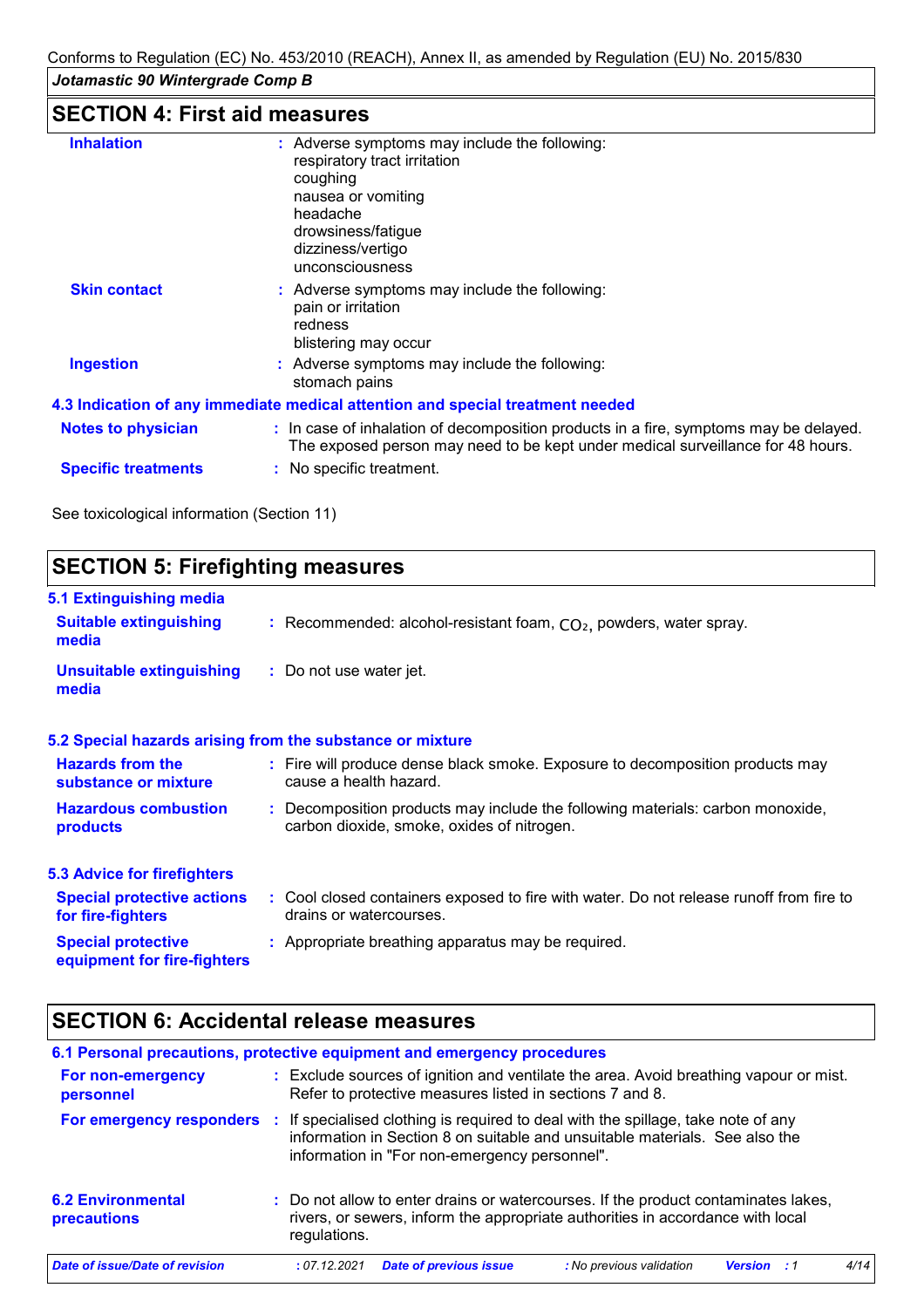# **SECTION 6: Accidental release measures**

| <b>6.3 Methods and material</b><br>for containment and<br>cleaning up | : Contain and collect spillage with non-combustible, absorbent material e.g. sand,<br>earth, vermiculite or diatomaceous earth and place in container for disposal<br>according to local regulations (see Section 13). Preferably clean with a detergent.<br>Avoid using solvents. |
|-----------------------------------------------------------------------|------------------------------------------------------------------------------------------------------------------------------------------------------------------------------------------------------------------------------------------------------------------------------------|
| <b>6.4 Reference to other</b><br><b>sections</b>                      | : See Section 1 for emergency contact information.<br>See Section 8 for information on appropriate personal protective equipment.<br>See Section 13 for additional waste treatment information.                                                                                    |

# **SECTION 7: Handling and storage**

The information in this section contains generic advice and guidance. The list of Identified Uses in Section 1 should be consulted for any available use-specific information provided in the Exposure Scenario(s).

# **7.1 Precautions for safe handling**

Prevent the creation of flammable or explosive concentrations of vapours in air and avoid vapour concentrations higher than the occupational exposure limits.

In addition, the product should only be used in areas from which all naked lights and other sources of ignition have been excluded. Electrical equipment should be protected to the appropriate standard.

Mixture may charge electrostatically: always use earthing leads when transferring from one container to another. Operators should wear antistatic footwear and clothing and floors should be of the conducting type.

Keep away from heat, sparks and flame. No sparking tools should be used.

Avoid contact with skin and eyes. Avoid the inhalation of dust, particulates, spray or mist arising from the application of this mixture. Avoid inhalation of dust from sanding.

Eating, drinking and smoking should be prohibited in areas where this material is handled, stored and processed.

Put on appropriate personal protective equipment (see Section 8).

Never use pressure to empty. Container is not a pressure vessel.

Always keep in containers made from the same material as the original one.

Comply with the health and safety at work laws.

Do not allow to enter drains or watercourses.

# **Information on fire and explosion protection**

Vapours are heavier than air and may spread along floors. Vapours may form explosive mixtures with air.

When operators, whether spraying or not, have to work inside the spray booth, ventilation is unlikely to be sufficient to control particulates and solvent vapour in all cases. In such circumstances they should wear a compressed air-fed respirator during the spraying process and until such time as the particulates and solvent vapour concentration has fallen below the exposure limits.

### **7.2 Conditions for safe storage, including any incompatibilities**

Store in accordance with local regulations.

#### **Notes on joint storage**

Keep away from: oxidising agents, strong alkalis, strong acids.

### **Additional information on storage conditions**

Observe label precautions. Store in a dry, cool and well-ventilated area. Keep away from heat and direct sunlight. Keep away from sources of ignition. No smoking. Prevent unauthorised access. Containers that have been opened must be carefully resealed and kept upright to prevent leakage.

**7.3 Specific end use(s)**

**Recommendations :**

: Not available.

**Industrial sector specific : solutions**

: Not available.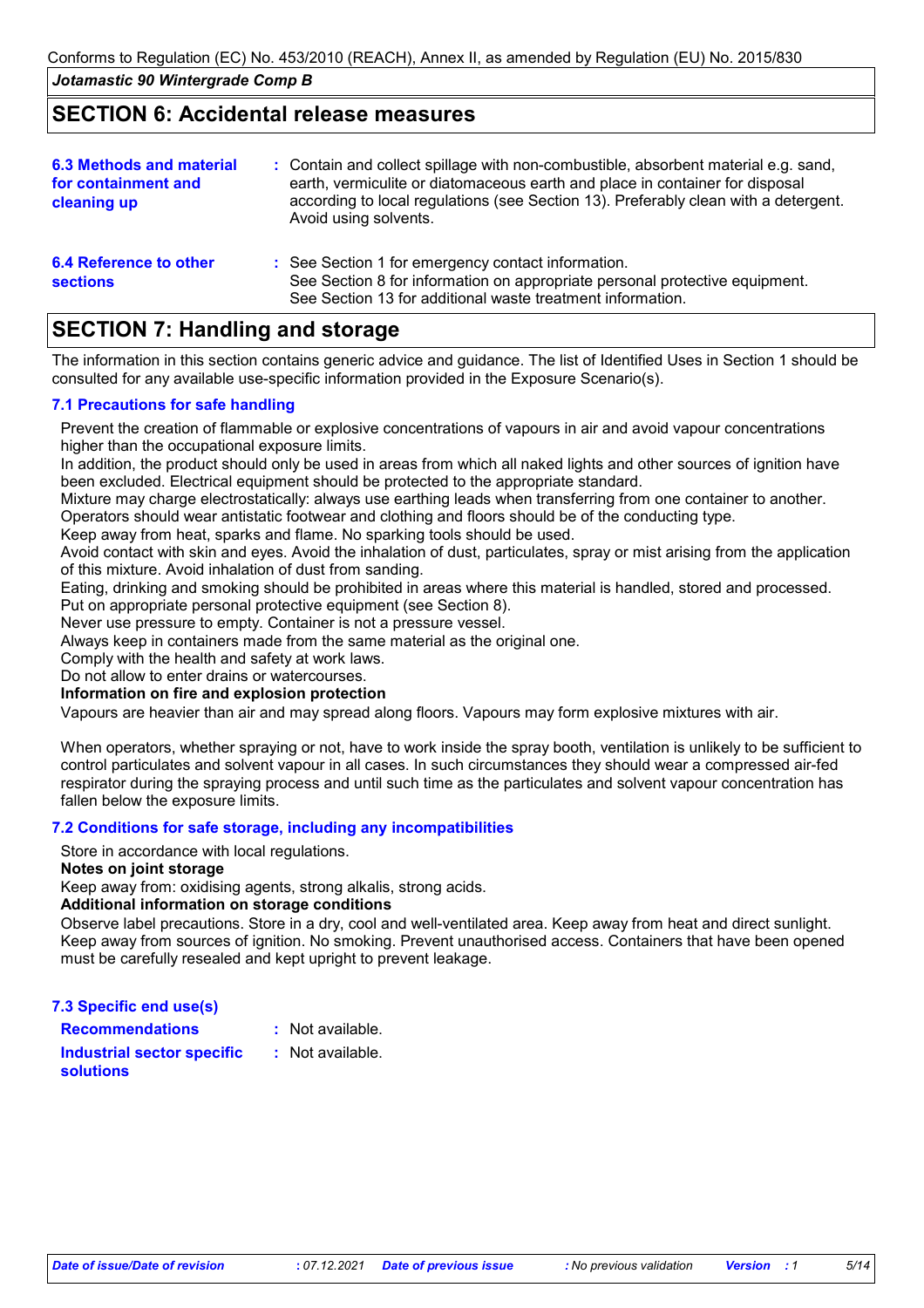# **SECTION 8: Exposure controls/personal protection**

The information in this section contains generic advice and guidance. Information is provided based on typical anticipated uses of the product. Additional measures might be required for bulk handling or other uses that could significantly increase worker exposure or environmental releases.

# **8.1 Control parameters**

## **Occupational exposure limits**

| <b>Product/ingredient name</b>                                 | <b>Exposure limit values</b>                                                                                                                                                                                                                                                                                                                                                                                                                                                                                                                                                                                                                                                                                                                                                                                                                                                                                                                                                                                        |
|----------------------------------------------------------------|---------------------------------------------------------------------------------------------------------------------------------------------------------------------------------------------------------------------------------------------------------------------------------------------------------------------------------------------------------------------------------------------------------------------------------------------------------------------------------------------------------------------------------------------------------------------------------------------------------------------------------------------------------------------------------------------------------------------------------------------------------------------------------------------------------------------------------------------------------------------------------------------------------------------------------------------------------------------------------------------------------------------|
| butan-1-ol<br>ethylenediamine                                  | NAOSH (Ireland, 1/2020).<br>OELV-8hr: 20 ppm 8 hours.<br>NAOSH (Ireland, 1/2020). Skin sensitiser.<br>OELV-8hr: 25 mg/m <sup>3</sup> 8 hours.<br>OELV-8hr: 10 ppm 8 hours.                                                                                                                                                                                                                                                                                                                                                                                                                                                                                                                                                                                                                                                                                                                                                                                                                                          |
| <b>Recommended monitoring</b><br>÷.<br>procedures<br>required. | If this product contains ingredients with exposure limits, personal, workplace<br>atmosphere or biological monitoring may be required to determine the effectiveness<br>of the ventilation or other control measures and/or the necessity to use respiratory<br>protective equipment. Reference should be made to monitoring standards, such as<br>the following: European Standard EN 689 (Workplace atmospheres - Guidance for<br>the assessment of exposure by inhalation to chemical agents for comparison with<br>limit values and measurement strategy) European Standard EN 14042 (Workplace<br>atmospheres - Guide for the application and use of procedures for the assessment<br>of exposure to chemical and biological agents) European Standard EN 482<br>(Workplace atmospheres - General requirements for the performance of procedures<br>for the measurement of chemical agents) Reference to national guidance<br>documents for methods for the determination of hazardous substances will also be |

### **DNELs/DMELs**

| <b>Product/ingredient name</b> | <b>Exposure</b>         | <b>Value</b>                        | <b>Population</b>                    | <b>Effects</b> |
|--------------------------------|-------------------------|-------------------------------------|--------------------------------------|----------------|
| butan-1-ol                     | Long term<br>Inhalation | $310$ mg/m <sup>3</sup>             | Workers                              | Local          |
|                                | Long term Oral          | $3.125 \,\mathrm{mg}/$<br>kg bw/day | General<br>population<br>[Consumers] | Systemic       |
|                                | Long term<br>Inhalation | 55 mg/ $m3$                         | General<br>population<br>[Consumers] | Local          |
|                                | Long term Oral          | $3.125 \text{ mg}$<br>kg bw/day     | General<br>population                | Systemic       |
|                                | Long term<br>Inhalation | 55 mg/ $m3$                         | General<br>population                | Local          |
|                                | Long term<br>Inhalation | $310$ mg/m <sup>3</sup>             | Workers                              | Local          |
| ethylenediamine                | Long term Oral          | $0.275$ mg/<br>kg bw/day            | General<br>population                | Systemic       |
|                                | Long term Dermal        | $3.6$ mg/kg<br>bw/day               | Workers                              | Systemic       |
|                                | Long term<br>Inhalation | 12.5 mg/m <sup>3</sup>              | General<br>population                | Systemic       |
|                                | Long term<br>Inhalation | $25 \text{ mg/m}^3$                 | Workers                              | Systemic       |

# **PNECs**

| <b>Product/ingredient name</b> | <b>Compartment Detail</b>                                                                                   | <b>Value</b>                                                                                               | <b>Method Detail</b> |
|--------------------------------|-------------------------------------------------------------------------------------------------------------|------------------------------------------------------------------------------------------------------------|----------------------|
| l butan-1-ol                   | Fresh water<br>Marine<br>Sewage Treatment<br>Plant<br>Fresh water sediment<br>Marine water sediment<br>Soil | $0.082$ mg/l<br>$0.0082$ mg/l<br>2476 mg/l<br>$0.178$ mg/kg dwt<br>$0.0178$ mg/kg dwt<br>$0.015$ mg/kg dwt |                      |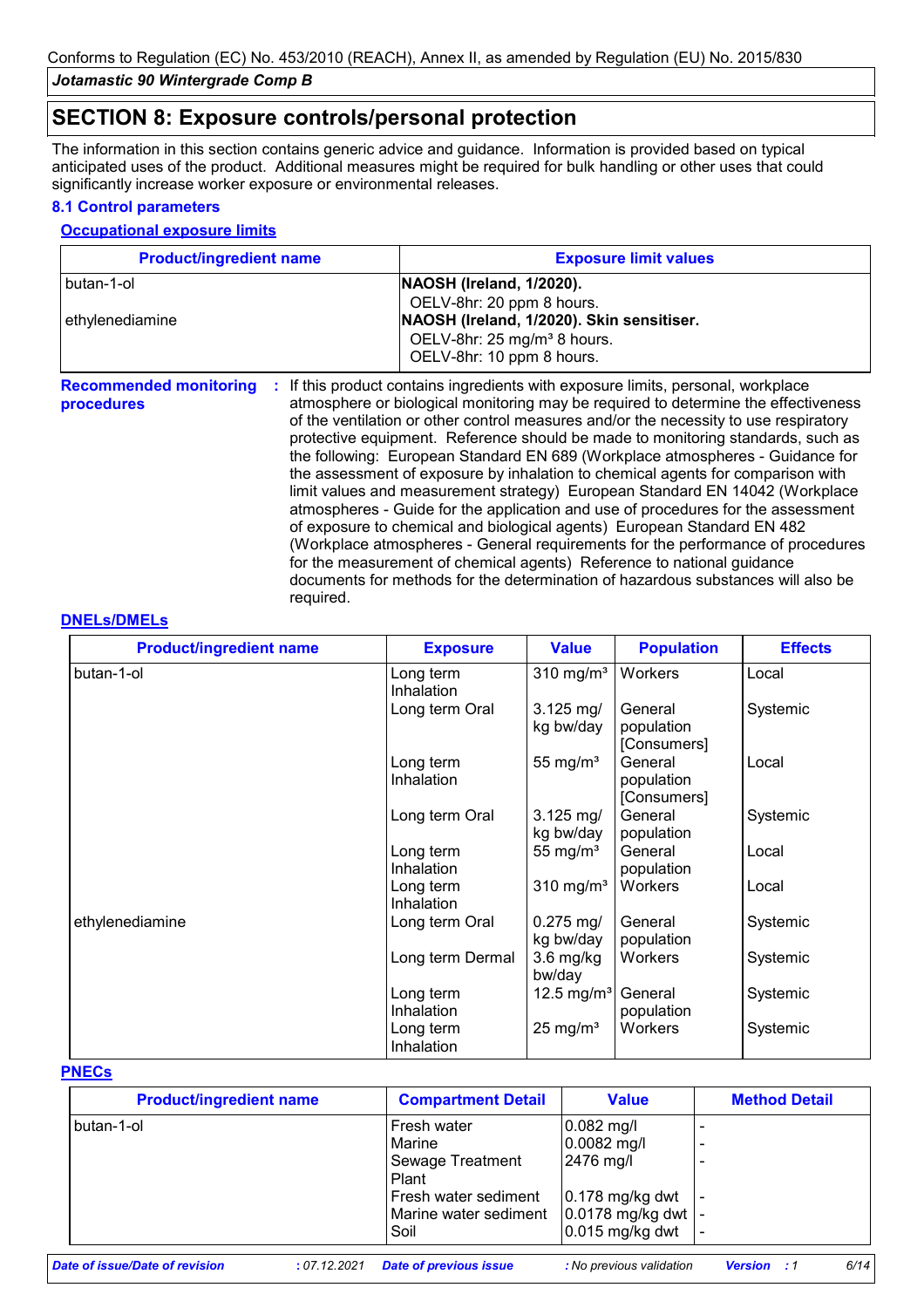# **SECTION 8: Exposure controls/personal protection**

| <b>8.2 Exposure controls</b>                      |                                                                                                                                                                                                                                                                                                                                                                                                                                                                                                                                                                                                                                                                                                                                                                                                                                                                                                                                                                                                                                                                                                                                                                                                                                                                                                                                                                                                                                                                                                                                                                                |
|---------------------------------------------------|--------------------------------------------------------------------------------------------------------------------------------------------------------------------------------------------------------------------------------------------------------------------------------------------------------------------------------------------------------------------------------------------------------------------------------------------------------------------------------------------------------------------------------------------------------------------------------------------------------------------------------------------------------------------------------------------------------------------------------------------------------------------------------------------------------------------------------------------------------------------------------------------------------------------------------------------------------------------------------------------------------------------------------------------------------------------------------------------------------------------------------------------------------------------------------------------------------------------------------------------------------------------------------------------------------------------------------------------------------------------------------------------------------------------------------------------------------------------------------------------------------------------------------------------------------------------------------|
| <b>Appropriate engineering</b><br><b>controls</b> | : Provide adequate ventilation. Where reasonably practicable, this should be<br>achieved by the use of local exhaust ventilation and good general extraction. If<br>these are not sufficient to maintain concentrations of particulates and solvent<br>vapours below the OEL, suitable respiratory protection must be worn.                                                                                                                                                                                                                                                                                                                                                                                                                                                                                                                                                                                                                                                                                                                                                                                                                                                                                                                                                                                                                                                                                                                                                                                                                                                    |
| <b>Individual protection measures</b>             |                                                                                                                                                                                                                                                                                                                                                                                                                                                                                                                                                                                                                                                                                                                                                                                                                                                                                                                                                                                                                                                                                                                                                                                                                                                                                                                                                                                                                                                                                                                                                                                |
| <b>Hygiene measures</b>                           | : Wash hands, forearms and face thoroughly after handling chemical products, before<br>eating, smoking and using the lavatory and at the end of the working period.<br>Appropriate techniques should be used to remove potentially contaminated clothing.<br>Wash contaminated clothing before reusing. Ensure that eyewash stations and<br>safety showers are close to the workstation location.                                                                                                                                                                                                                                                                                                                                                                                                                                                                                                                                                                                                                                                                                                                                                                                                                                                                                                                                                                                                                                                                                                                                                                              |
| <b>Eye/face protection</b>                        | Safety eyewear complying to EN 166 should be used when a risk assessment<br>indicates this is necessary to avoid exposure to liquid splashes, mists, gases or<br>dusts. If contact is possible, the following protection should be worn, unless the<br>assessment indicates a higher degree of protection: chemical splash goggles and/<br>or face shield. If inhalation hazards exist, a full-face respirator may be required<br>instead.                                                                                                                                                                                                                                                                                                                                                                                                                                                                                                                                                                                                                                                                                                                                                                                                                                                                                                                                                                                                                                                                                                                                     |
| <b>Skin protection</b>                            |                                                                                                                                                                                                                                                                                                                                                                                                                                                                                                                                                                                                                                                                                                                                                                                                                                                                                                                                                                                                                                                                                                                                                                                                                                                                                                                                                                                                                                                                                                                                                                                |
| <b>Gloves</b>                                     | : There is no one glove material or combination of materials that will give unlimited<br>resistance to any individual or combination of chemicals.<br>The breakthrough time must be greater than the end use time of the product.<br>The instructions and information provided by the glove manufacturer on use,<br>storage, maintenance and replacement must be followed.<br>Gloves should be replaced regularly and if there is any sign of damage to the glove<br>material.<br>Always ensure that gloves are free from defects and that they are stored and used<br>correctly.<br>The performance or effectiveness of the glove may be reduced by physical/chemical<br>damage and poor maintenance.<br>Barrier creams may help to protect the exposed areas of the skin but should not be<br>applied once exposure has occurred.<br>Wear suitable gloves tested to EN374.<br>Recommended, gloves(breakthrough time) > 8 hours: neoprene<br>May be used, gloves(breakthrough time) 4 - 8 hours: butyl rubber, Viton®, 4H,<br>Teflon, Barricade, CPF 3, Responder, nitrile rubber, PVC, polyvinyl alcohol (PVA)<br>Not recommended, gloves(breakthrough time) < 1 hour: PE<br>For right choice of glove materials, with focus on chemical resistance and time of<br>penetration, seek advice by the supplier of chemical resistant gloves.<br>The user must check that the final choice of type of glove selected for handling this<br>product is the most appropriate and takes into account the particular conditions of<br>use, as included in the user's risk assessment. |
| <b>Body protection</b>                            | : Personnel should wear antistatic clothing made of natural fibres or of high-<br>temperature-resistant synthetic fibres.                                                                                                                                                                                                                                                                                                                                                                                                                                                                                                                                                                                                                                                                                                                                                                                                                                                                                                                                                                                                                                                                                                                                                                                                                                                                                                                                                                                                                                                      |
| <b>Other skin protection</b>                      | : Appropriate footwear and any additional skin protection measures should be<br>selected based on the task being performed and the risks involved and should be<br>approved by a specialist before handling this product.                                                                                                                                                                                                                                                                                                                                                                                                                                                                                                                                                                                                                                                                                                                                                                                                                                                                                                                                                                                                                                                                                                                                                                                                                                                                                                                                                      |
| <b>Respiratory protection</b>                     | : If workers are exposed to concentrations above the exposure limit, they must use a<br>respirator according to EN 140. Use respiratory mask with charcoal and dust filter<br>when spraying this product, according to EN 14387 (as filter combination A2-P2). In<br>confined spaces, use compressed-air or fresh-air respiratory equipment. When use<br>of roller or brush, consider use of charcoalfilter.                                                                                                                                                                                                                                                                                                                                                                                                                                                                                                                                                                                                                                                                                                                                                                                                                                                                                                                                                                                                                                                                                                                                                                   |
| <b>Environmental exposure</b><br>controls         | Do not allow to enter drains or watercourses.                                                                                                                                                                                                                                                                                                                                                                                                                                                                                                                                                                                                                                                                                                                                                                                                                                                                                                                                                                                                                                                                                                                                                                                                                                                                                                                                                                                                                                                                                                                                  |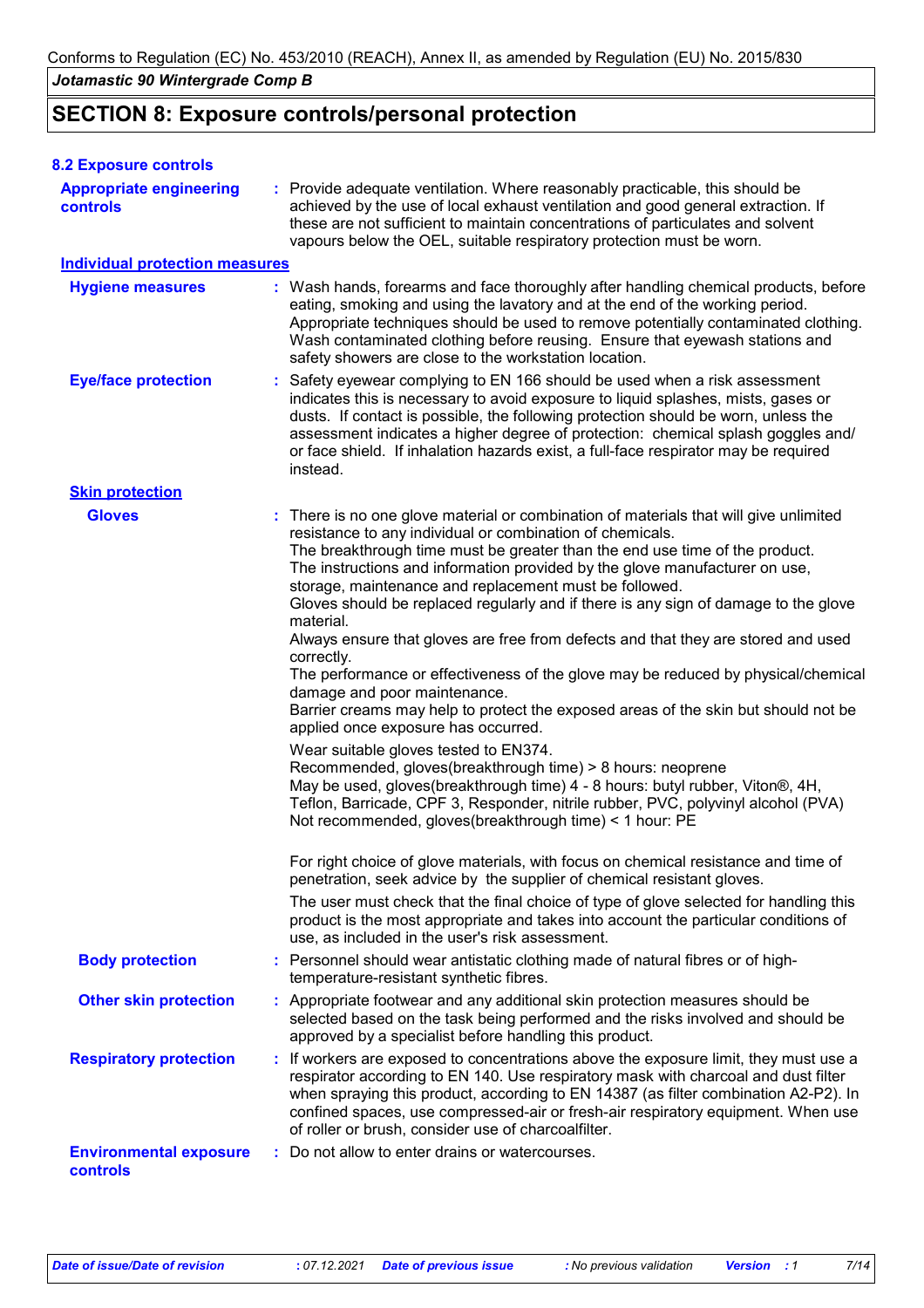# **SECTION 9: Physical and chemical properties**

# **9.1 Information on basic physical and chemical properties**

| <b>Appearance</b>                                          |                                                                              |
|------------------------------------------------------------|------------------------------------------------------------------------------|
| <b>Physical state</b>                                      | $:$ Liquid.                                                                  |
| <b>Colour</b>                                              | $:$ Clear                                                                    |
| <b>Odour</b>                                               | : Characteristic.                                                            |
| <b>Odour threshold</b>                                     | : Not applicable.                                                            |
| pH                                                         | Not applicable.                                                              |
| <b>Melting point/freezing point</b>                        | : Not applicable.                                                            |
| <b>Initial boiling point and</b><br>boiling range          | : Lowest known value: $119^{\circ}$ C (246.2°F) (butan-1-ol).                |
| <b>Flash point</b>                                         | : Closed cup: 35°C                                                           |
| <b>Evaporation rate</b>                                    | : 0.44 (butan-1-ol) compared with butyl acetate                              |
| <b>Flammability (solid, gas)</b>                           | : Not applicable.                                                            |
| <b>Upper/lower flammability or</b><br>explosive limits     | $: 1.4 - 11.3%$                                                              |
| <b>Vapour pressure</b>                                     | : Highest known value: <1 kPa (<7.5 mm Hg) (at $20^{\circ}$ C) (butan-1-ol). |
| <b>Vapour density</b>                                      | Highest known value: $2.6$ (Air = 1) (butan-1-ol).                           |
| <b>Density</b>                                             | 1 $q/cm3$                                                                    |
| <b>Solubility(ies)</b>                                     | : Insoluble in the following materials: cold water and hot water.            |
| Partition coefficient: n-octanol/: Not available.<br>water |                                                                              |
| <b>Auto-ignition temperature</b>                           | : Lowest known value: $355^{\circ}$ C (671 $^{\circ}$ F) (butan-1-ol).       |
| <b>Decomposition temperature</b>                           | : Not available.                                                             |
| <b>Viscosity</b>                                           | Kinematic (40°C): >0.205 cm <sup>2</sup> /s (>20.5 cSt)                      |
| <b>Explosive properties</b>                                | : Not available.                                                             |
| <b>Oxidising properties</b>                                | : Not available.                                                             |

# **9.2 Other information**

No additional information.

# **SECTION 10: Stability and reactivity**

| : No specific test data related to reactivity available for this product or its ingredients.                                        |
|-------------------------------------------------------------------------------------------------------------------------------------|
| : Stable under recommended storage and handling conditions (see Section 7).                                                         |
| : Under normal conditions of storage and use, hazardous reactions will not occur.                                                   |
| : When exposed to high temperatures may produce hazardous decomposition<br>products.                                                |
| : Keep away from the following materials to prevent strong exothermic reactions:<br>oxidising agents, strong alkalis, strong acids. |
| : Decomposition products may include the following materials: carbon monoxide,<br>carbon dioxide, smoke, oxides of nitrogen.        |
|                                                                                                                                     |

# **SECTION 11: Toxicological information**

**11.1 Information on toxicological effects**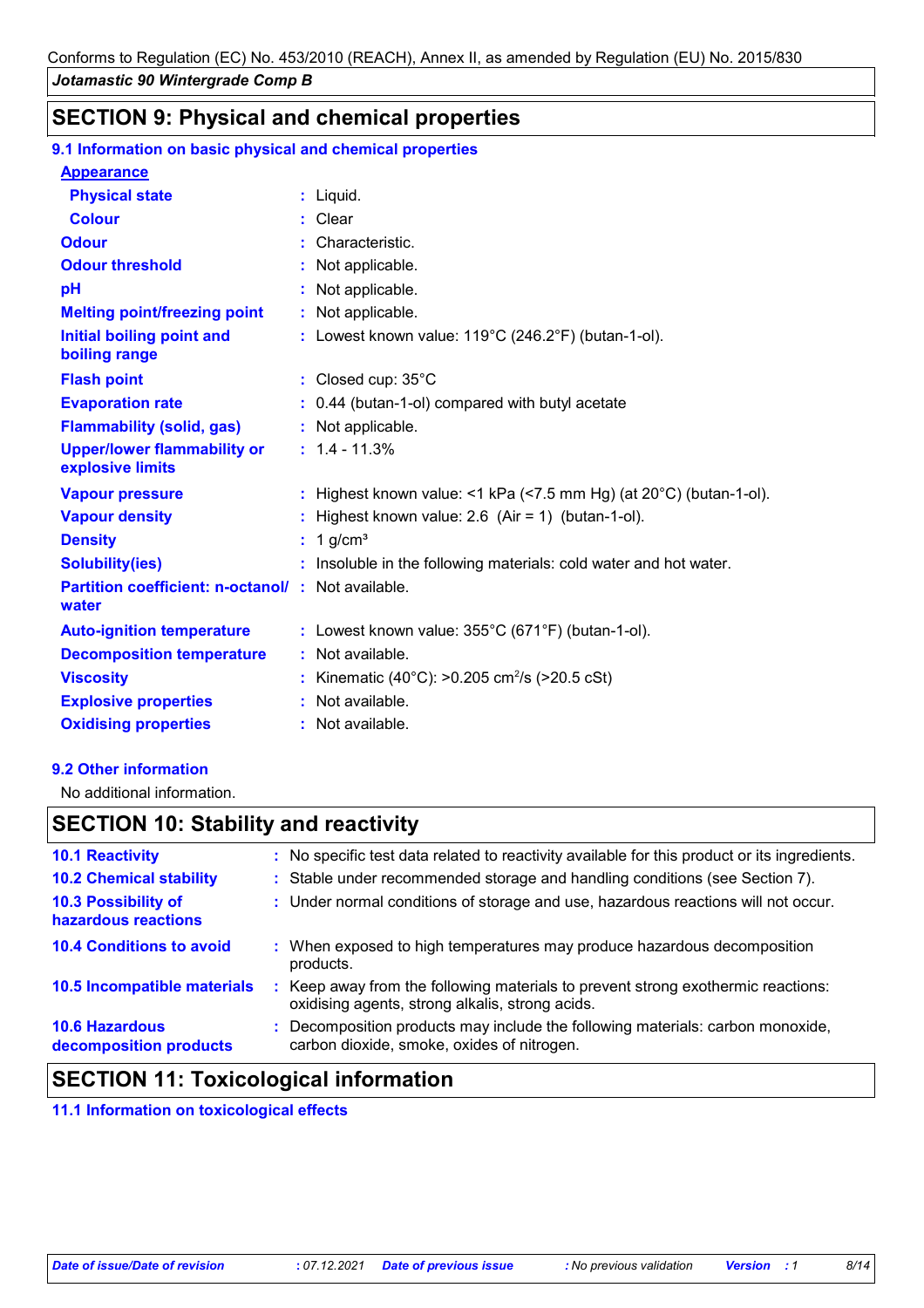# **SECTION 11: Toxicological information**

There are no data available on the mixture itself. The mixture has been assessed following the conventional method of the CLP Regulation (EC) No 1272/2008 and is classified for toxicological properties accordingly. See Sections 2 and 3 for details.

Exposure to component solvent vapour concentrations in excess of the stated occupational exposure limit may result in adverse health effects such as mucous membrane and respiratory system irritation and adverse effects on the kidneys, liver and central nervous system. Solvents may cause some of the above effects by absorption through the skin. Repeated or prolonged contact with the mixture may cause removal of natural fat from the skin, resulting in nonallergic contact dermatitis and absorption through the skin. Ingestion may cause nausea, diarrhea and vomiting.

### **Acute toxicity**

| <b>Product/ingredient name</b> | <b>Result</b>                 | <b>Species</b> | <b>Dose</b>      | <b>Exposure</b> |
|--------------------------------|-------------------------------|----------------|------------------|-----------------|
| I butan-1-ol                   | LD50 Oral                     | Rat            | 790 mg/kg        |                 |
| Iethvlenediamine               | <b>LC50 Inhalation Vapour</b> | Rat            | $7 \text{ mg/l}$ | 4 hours         |
|                                | ILD50 Dermal                  | Rabbit         | 730 uL/kg        |                 |
|                                | LD50 Oral                     | Rat            | 1200 mg/kg       | -               |

### **Acute toxicity estimates**

| <b>Route</b> | <b>ATE value</b> |
|--------------|------------------|
| Oral         | 2500 mg/kg       |
| Dermal       | 33333.33 mg/kg   |

# **Irritation/Corrosion**

| <b>Product/ingredient name</b> | <b>Exposure</b>          | <b>Species</b> | Score | <b>Exposure</b> | <b>Observation</b> |
|--------------------------------|--------------------------|----------------|-------|-----------------|--------------------|
| ethylenediamine                | Eyes - Severe irritant   | Rabbit         |       | l24 hours 750   |                    |
|                                | Eyes - Severe irritant   | Rabbit         |       | ug<br>750 ug    |                    |
|                                | Skin - Moderate irritant | Rabbit         |       | 450 mg          |                    |
|                                | Skin - Severe irritant   | Rabbit         |       | 24 hours 10     |                    |
|                                |                          |                |       | mg              |                    |

# **Sensitisation**

| <b>Product/ingredient name</b> | <b>Route of</b><br>exposure | <b>Species</b>                  | <b>Result</b> |
|--------------------------------|-----------------------------|---------------------------------|---------------|
| l ethvlenediamine              | skin                        | Mammal - species<br>unspecified | Sensitising   |

### **Mutagenicity**

No known significant effects or critical hazards.

# **Carcinogenicity**

No known significant effects or critical hazards.

#### **Reproductive toxicity**

**Developmental effects :**

: No known significant effects or critical hazards.

**Fertility effects :**

: No known significant effects or critical hazards.

### **Specific target organ toxicity (single exposure)**

| <b>Product/ingredient name</b> | <b>Category</b> | <b>Route of</b><br>exposure | <b>Target organs</b>            |
|--------------------------------|-----------------|-----------------------------|---------------------------------|
| I butan-1-ol                   | Category 3      |                             | Respiratory tract<br>irritation |
|                                | Category 3      |                             | Narcotic effects                |

### **Specific target organ toxicity (repeated exposure)**

Based on available data, the classification criteria are not met.

#### **Aspiration hazard**

Based on available data, the classification criteria are not met.

**Other information :** : None identified.

*Date of issue/Date of revision* **:** *07.12.2021 Date of previous issue : No previous validation Version : 1 9/14*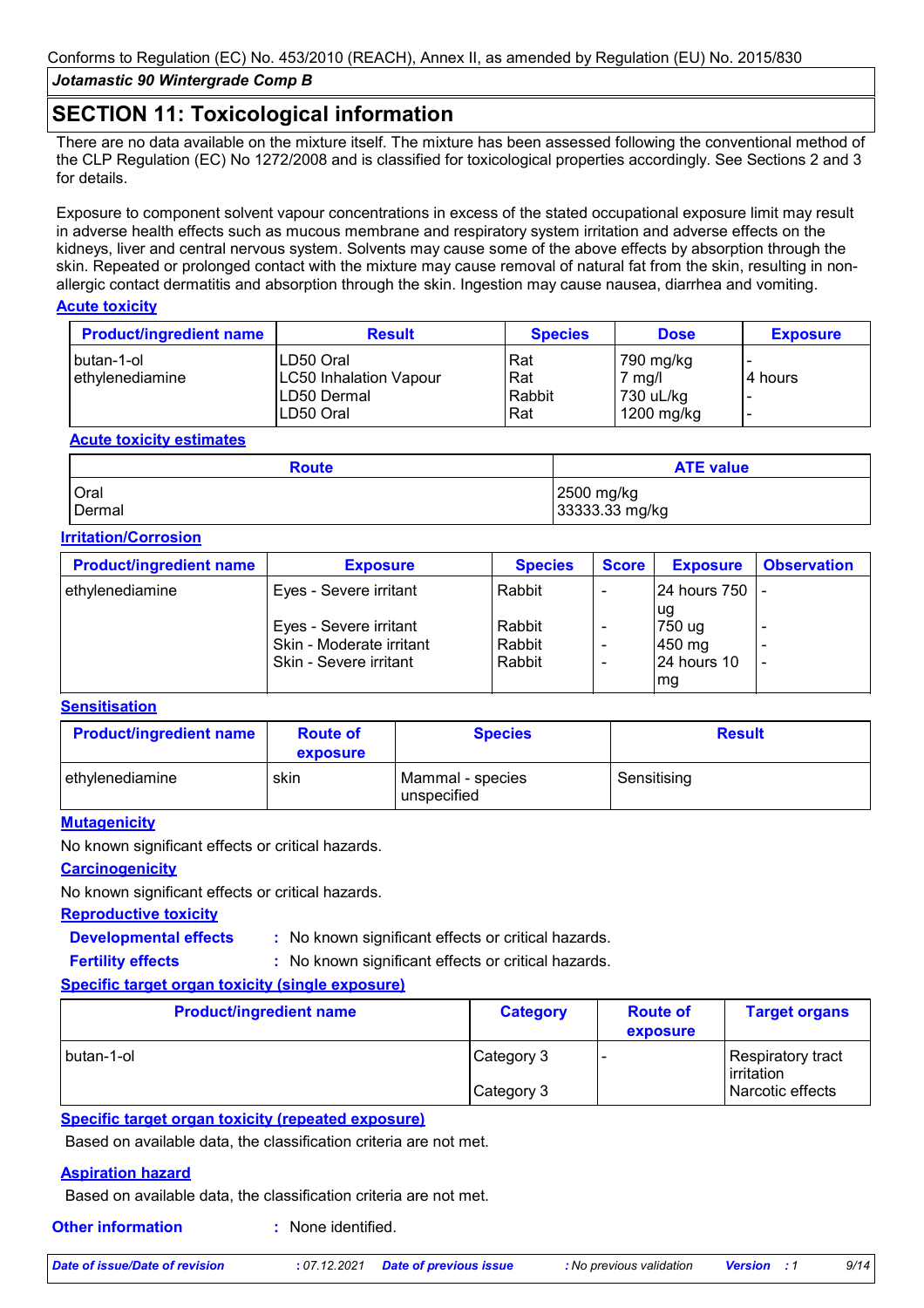# **SECTION 12: Ecological information**

### **12.1 Toxicity**

There are no data available on the mixture itself. Do not allow to enter drains or watercourses.

The mixture has been assessed following the summation method of the CLP Regulation (EC) No 1272/2008 and is not classified as hazardous to the environment.

| <b>Product/ingredient name</b> | <b>Result</b>                      | <b>Species</b>                | <b>Exposure</b> |
|--------------------------------|------------------------------------|-------------------------------|-----------------|
| ethylenediamine                | Acute EC50 100000 µg/l Fresh water | Algae - Chlorella pyrenoidosa | 196 hours       |
|                                | Acute LC50 115.7 mg/l Fresh water  | Fish - Pimephales promelas    | 196 hours       |
|                                | Chronic NOEC 160 µg/l Fresh water  | Daphnia - Daphnia magna       | 21 days         |

No known significant effects or critical hazards.

### **12.2 Persistence and degradability**

Not available.

### **12.3 Bioaccumulative potential**

| <b>Product/ingredient name</b> | $\blacksquare$ Log $\mathsf{P}_\mathsf{ow}$ | <b>BCF</b> | <b>Potential</b> |
|--------------------------------|---------------------------------------------|------------|------------------|
| I butan-1-ol                   |                                             |            | llow             |
| Iethvlenediamine               | $-7.02$                                     |            | low              |

### **12.4 Mobility in soil**

| <b>Soil/water partition</b><br><b>coefficient (Koc)</b> | : Not available. |
|---------------------------------------------------------|------------------|
| <b>Mobility</b>                                         | : Not available. |

### **12.5 Results of PBT and vPvB assessment**

This mixture does not contain any substances that are assessed to be a PBT or a vPvB.

**12.6 Other adverse effects** : No known significant effects or critical hazards.

# **SECTION 13: Disposal considerations**

The information in this section contains generic advice and guidance. The list of Identified Uses in Section 1 should be consulted for any available use-specific information provided in the Exposure Scenario(s).

#### **13.1 Waste treatment methods**

| <b>Product</b>                 |                                                                                                                                                                                                                                                                                                                                                                                                                                                                                                                                                      |
|--------------------------------|------------------------------------------------------------------------------------------------------------------------------------------------------------------------------------------------------------------------------------------------------------------------------------------------------------------------------------------------------------------------------------------------------------------------------------------------------------------------------------------------------------------------------------------------------|
| <b>Methods of disposal</b>     | : The generation of waste should be avoided or minimised wherever possible.<br>Disposal of this product, solutions and any by-products should at all times comply<br>with the requirements of environmental protection and waste disposal legislation<br>and any regional local authority requirements. Dispose of surplus and non-<br>recyclable products via a licensed waste disposal contractor. Waste should not be<br>disposed of untreated to the sewer unless fully compliant with the requirements of<br>all authorities with jurisdiction. |
| <b>Hazardous waste</b>         | : Yes.                                                                                                                                                                                                                                                                                                                                                                                                                                                                                                                                               |
| <b>Disposal considerations</b> | : Do not allow to enter drains or watercourses.<br>Dispose of according to all federal, state and local applicable regulations.<br>If this product is mixed with other wastes, the original waste product code may no<br>longer apply and the appropriate code should be assigned.<br>For further information, contact your local waste authority.                                                                                                                                                                                                   |

#### **European waste catalogue (EWC)**

The European Waste Catalogue classification of this product, when disposed of as waste, is: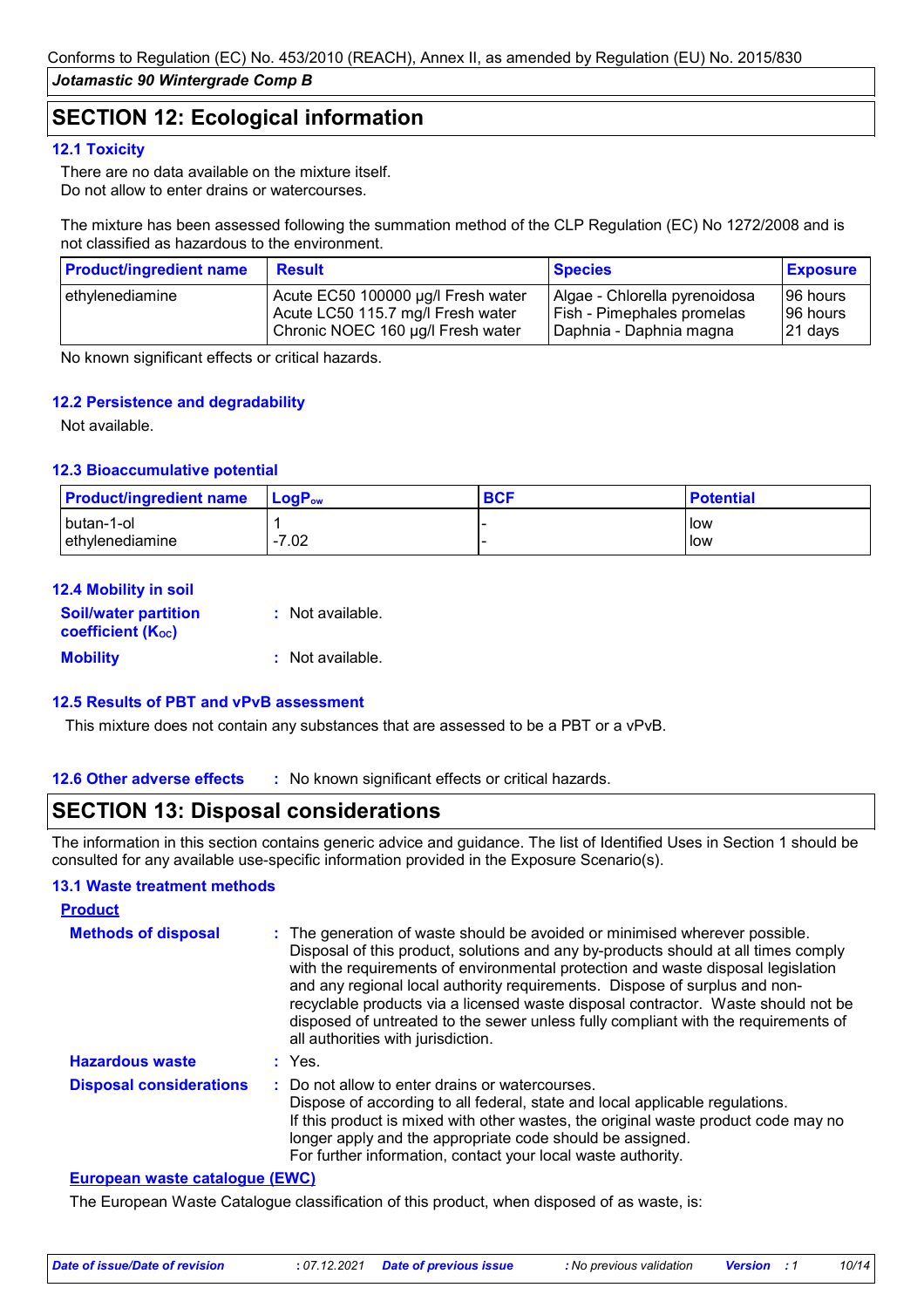# **SECTION 13: Disposal considerations**

| <b>Waste code</b>              |                                                                                                                                                                                                                                                                                                                                         | <b>Waste designation</b>                                                                                                                                                                                                                                                                                                               |  |
|--------------------------------|-----------------------------------------------------------------------------------------------------------------------------------------------------------------------------------------------------------------------------------------------------------------------------------------------------------------------------------------|----------------------------------------------------------------------------------------------------------------------------------------------------------------------------------------------------------------------------------------------------------------------------------------------------------------------------------------|--|
| 08 01 11*                      | Waste paint and varnish containing organic solvents or other dangerous substances                                                                                                                                                                                                                                                       |                                                                                                                                                                                                                                                                                                                                        |  |
| <b>Packaging</b>               |                                                                                                                                                                                                                                                                                                                                         |                                                                                                                                                                                                                                                                                                                                        |  |
| <b>Methods of disposal</b>     | when recycling is not feasible.                                                                                                                                                                                                                                                                                                         | The generation of waste should be avoided or minimised wherever possible. Waste<br>packaging should be recycled. Incineration or landfill should only be considered                                                                                                                                                                    |  |
| <b>Disposal considerations</b> | : Using information provided in this safety data sheet, advice should be obtained from<br>the relevant waste authority on the classification of empty containers.<br>Empty containers must be scrapped or reconditioned.<br>Dispose of containers contaminated by the product in accordance with local or<br>national legal provisions. |                                                                                                                                                                                                                                                                                                                                        |  |
| <b>Result</b>                  | European waste catalogue (EWC)                                                                                                                                                                                                                                                                                                          |                                                                                                                                                                                                                                                                                                                                        |  |
| <b>CEPE Paint Guidelines</b>   | 15 01 10*                                                                                                                                                                                                                                                                                                                               | packaging containing residues of or contaminated by<br>hazardous substances                                                                                                                                                                                                                                                            |  |
| <b>Special precautions</b>     |                                                                                                                                                                                                                                                                                                                                         | This material and its container must be disposed of in a safe way. Care should be<br>taken when handling emptied containers that have not been cleaned or rinsed out.<br>Empty containers or liners may retain some product residues. Vapour from product<br>residues may create a highly flammable or explosive atmosphere inside the |  |

container. Do not cut, weld or grind used containers unless they have been cleaned thoroughly internally. Avoid dispersal of spilt material and runoff and contact with soil, waterways, drains and sewers.

# **SECTION 14: Transport information**

|                                           | <b>ADR/RID</b> | <b>ADN</b>     | <b>IMDG</b>   | <b>IATA</b>        |
|-------------------------------------------|----------------|----------------|---------------|--------------------|
| 14.1 UN number                            | <b>UN1263</b>  | <b>UN1263</b>  | <b>UN1263</b> | <b>UN1263</b>      |
| 14.2 UN proper<br>shipping name           | Paint          | Paint          | Paint         | Paint              |
| <b>14.3 Transport</b><br>hazard class(es) | 3              | 3              | 3             | 3                  |
| <b>14.4 Packing</b><br>group              | $\mathbf{III}$ | $\mathbf{III}$ | Ш             | $\mathop{\rm III}$ |
| 14.5<br><b>Environmental</b><br>hazards   | No.            | No.            | No.           | No.                |

| <b>Additional information</b> |                                                                                                                                                                                                                                                 |
|-------------------------------|-------------------------------------------------------------------------------------------------------------------------------------------------------------------------------------------------------------------------------------------------|
| <b>ADR/RID</b>                | : ADR/RID: Viscous substance. Not restricted, ref. chapter 2.2.3.1.5 (applicable to<br>receptacles $\leq$ 450 litre capacity).                                                                                                                  |
|                               | <b>Hazard identification number 30</b><br>Tunnel code (D/E)                                                                                                                                                                                     |
| <b>IMDG</b>                   | : IMDG: Viscous substance. Transport in accordance with paragraph 2.3.2.5<br>(applicable to receptacles $\leq$ 450 litre capacity).                                                                                                             |
|                               | <b>Emergency schedules F-E, S-E</b>                                                                                                                                                                                                             |
| user                          | 14.6 Special precautions for : Transport within user's premises: always transport in closed containers that are<br>upright and secure. Ensure that persons transporting the product know what to do in<br>the event of an accident or spillage. |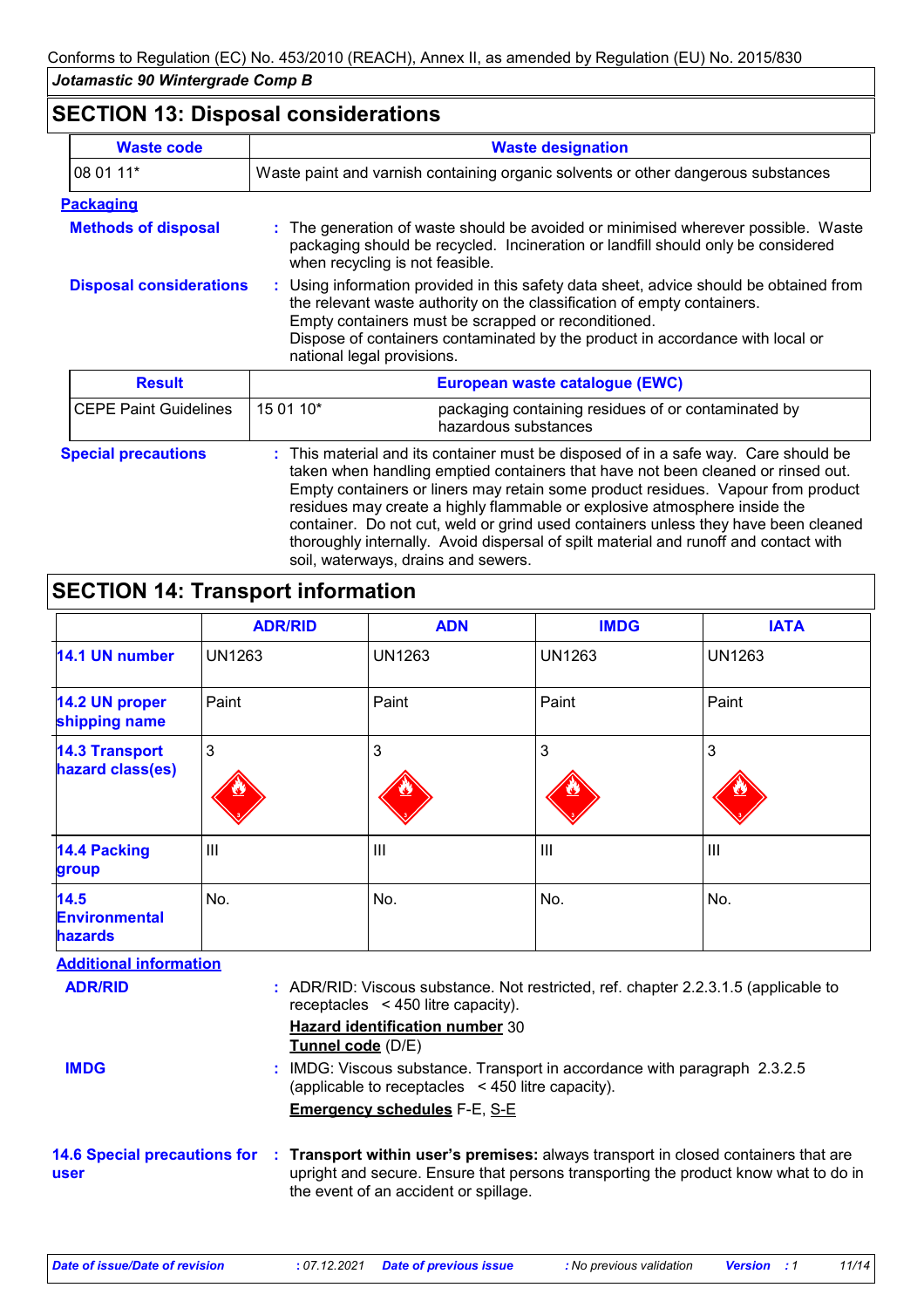Conforms to Regulation (EC) No. 453/2010 (REACH), Annex II, as amended by Regulation (EU) No. 2015/830

*Jotamastic 90 Wintergrade Comp B*

# **SECTION 14: Transport information**

**14.7 Transport in bulk according to IMO instruments**

**:** Not applicable.

# **SECTION 15: Regulatory information**

# **15.1 Safety, health and environmental regulations/legislation specific for the substance or mixture EU Regulation (EC) No. 1907/2006 (REACH)**

**Annex XIV - List of substances subject to authorisation**

## **Annex XIV**

None of the components are listed.

### **Substances of very high concern**

| Ingredient name      | <b>Intrinsic property</b>                              | <b>Status</b> | <b>Reference</b><br>number | Date of<br>revision |
|----------------------|--------------------------------------------------------|---------------|----------------------------|---------------------|
| ethylenediamine; EDA | Substance of<br>equivalent concern for<br>human health | Candidate     | ED/61/2018                 | 27.06.2018          |

#### **Annex XVII - Restrictions** : Not applicable.

**on the manufacture, placing on the market and use of certain** 

# **dangerous substances,**

**mixtures and articles**

### **Other EU regulations**

**VOC :** The provisions of Directive 2004/42/EC on VOC apply to this product. Refer to the product label and/or technical data sheet for further information.

#### **VOC for Ready-for-Use :** Not applicable.

**Mixture**

**Europe inventory :** Not determined.

# **Ozone depleting substances (1005/2009/EU)**

Not listed.

### **Prior Informed Consent (PIC) (649/2012/EU)**

Not listed.

### **Seveso Directive**

This product may add to the calculation for determining whether a site is within the scope of the Seveso Directive on major accident hazards.

### **National regulations**

**Industrial use :** The information contained in this safety data sheet does not constitute the user's own assessment of workplace risks, as required by other health and safety legislation. The provisions of the national health and safety at work regulations apply to the use of this product at work.

### **International regulations**

**Chemical Weapon Convention List Schedules I, II & III Chemicals** Not listed.

### **Montreal Protocol**

Not listed.

### **Stockholm Convention on Persistent Organic Pollutants**

Not listed.

### **Rotterdam Convention on Prior Informed Consent (PIC)**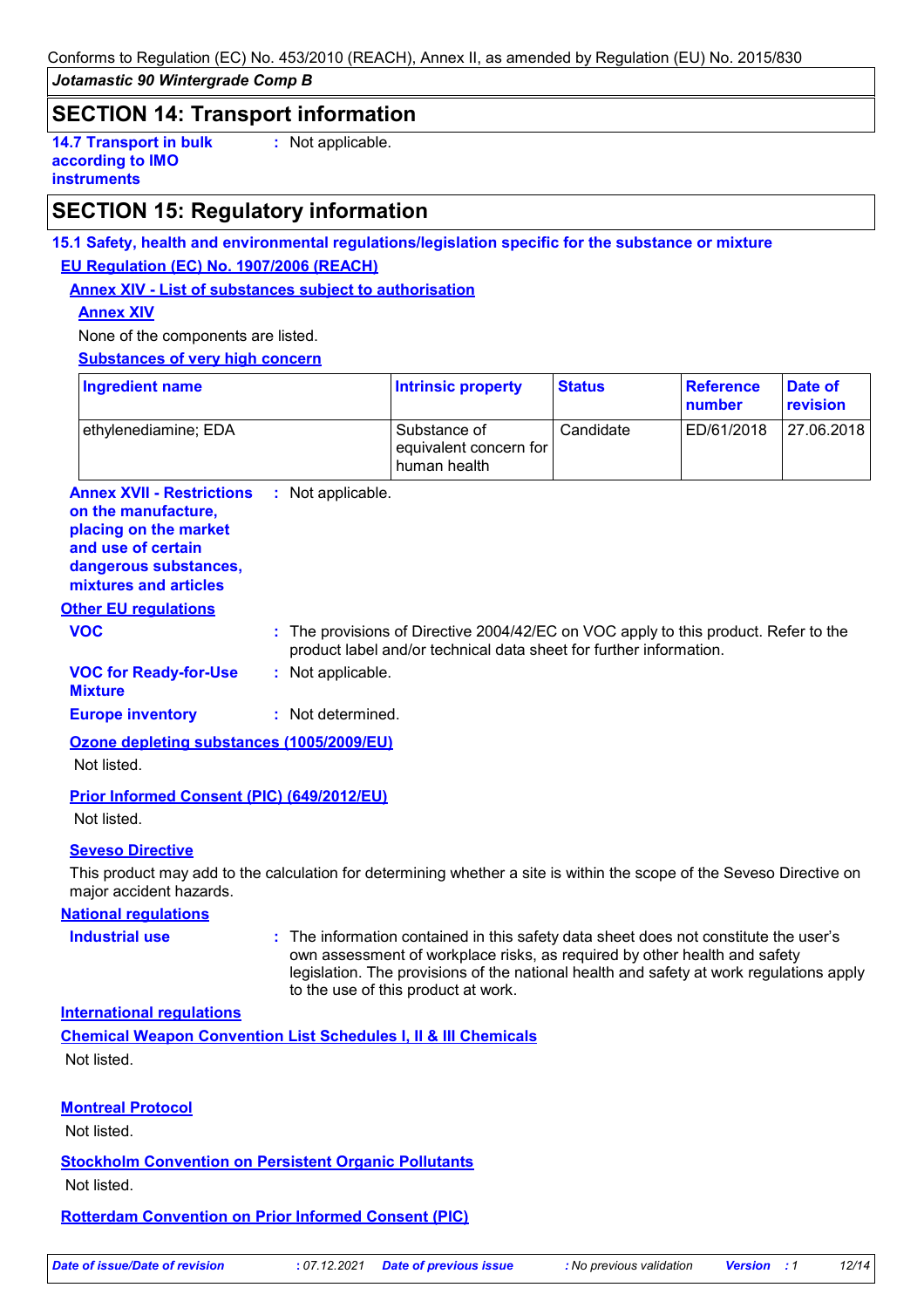# **SECTION 15: Regulatory information**

Not listed.

# **UNECE Aarhus Protocol on POPs and Heavy Metals**

Not listed.

| <b>15.2 Chemical safety</b> | : Not applicable. |
|-----------------------------|-------------------|
| assessment                  |                   |

# **SECTION 16: Other information**

 $\nabla$  Indicates information that has changed from previously issued version.

| <b>Abbreviations and</b> | $\therefore$ ATE = Acute Toxicity Estimate                                    |
|--------------------------|-------------------------------------------------------------------------------|
| acronyms                 | CLP = Classification, Labelling and Packaging Regulation [Regulation (EC) No. |
|                          | 1272/2008]                                                                    |
|                          | DMEL = Derived Minimal Effect Level                                           |
|                          | DNEL = Derived No Effect Level                                                |
|                          | EUH statement = CLP-specific Hazard statement                                 |
|                          | PBT = Persistent, Bioaccumulative and Toxic                                   |
|                          | PNEC = Predicted No Effect Concentration                                      |
|                          | <b>RRN = REACH Registration Number</b>                                        |
|                          | vPvB = Very Persistent and Very Bioaccumulative                               |

# **Procedure used to derive the classification according to Regulation (EC) No. 1272/2008 [CLP/GHS]**

| <b>Classification</b> | <b>Justification</b>  |
|-----------------------|-----------------------|
| Flam. Lig. 3, H226    | On basis of test data |
| Skin Irrit. 2, H315   | Calculation method    |
| Eye Dam. 1, H318      | Calculation method    |
| STOT SE 3, H335       | Calculation method    |
| STOT SE 3, H336       | Calculation method    |

### **Full text of abbreviated H statements**

| H226        | Flammable liquid and vapour.                                      |
|-------------|-------------------------------------------------------------------|
| H302        | Harmful if swallowed.                                             |
| H311        | Toxic in contact with skin.                                       |
| <b>H314</b> | Causes severe skin burns and eye damage.                          |
| H315        | Causes skin irritation.                                           |
| l H317      | May cause an allergic skin reaction.                              |
| H318        | Causes serious eye damage.                                        |
| H332        | Harmful if inhaled.                                               |
| H334        | May cause allergy or asthma symptoms or breathing difficulties if |
|             | inhaled.                                                          |
| H335        | May cause respiratory irritation.                                 |
| H336        | May cause drowsiness or dizziness.                                |

#### **Full text of classifications [CLP/GHS]**

| Acute Tox, 3<br>Acute Tox. 4<br>Eye Dam. 1<br>Flam. Liq. 3<br>Resp. Sens. 1B<br>Skin Corr. 1B<br>Skin Irrit. 2<br>Skin Sens. 1B<br>STOT SE3 |                          | <b>ACUTE TOXICITY - Category 3</b><br><b>ACUTE TOXICITY - Category 4</b><br>SERIOUS EYE DAMAGE/EYE IRRITATION - Category 1<br>FLAMMABLE LIQUIDS - Category 3<br>RESPIRATORY SENSITISATION - Category 1B<br>SKIN CORROSION/IRRITATION - Category 1B<br>SKIN CORROSION/IRRITATION - Category 2<br>SKIN SENSITISATION - Category 1B<br>SPECIFIC TARGET ORGAN TOXICITY - SINGLE EXPOSURE -<br>Category 3 |
|---------------------------------------------------------------------------------------------------------------------------------------------|--------------------------|------------------------------------------------------------------------------------------------------------------------------------------------------------------------------------------------------------------------------------------------------------------------------------------------------------------------------------------------------------------------------------------------------|
| <b>Date of printing</b>                                                                                                                     | : 07.12.2021             |                                                                                                                                                                                                                                                                                                                                                                                                      |
| Date of issue/ Date of<br>revision                                                                                                          | : 07.12.2021             |                                                                                                                                                                                                                                                                                                                                                                                                      |
| Date of previous issue                                                                                                                      | : No previous validation |                                                                                                                                                                                                                                                                                                                                                                                                      |

*Date of issue/Date of revision* **:** *07.12.2021 Date of previous issue : No previous validation Version : 1 13/14*